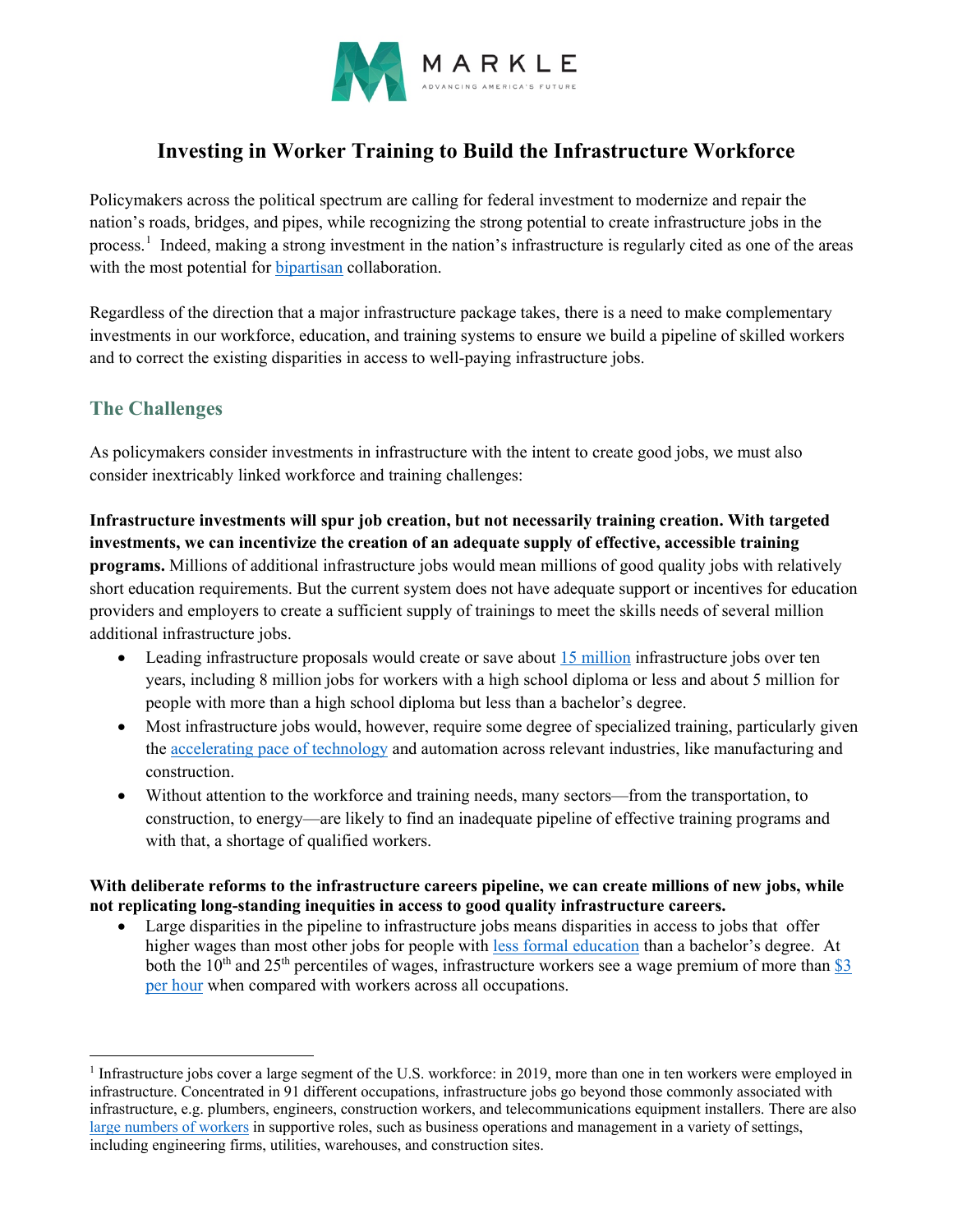• Infrastructure occupations have long had glaring, persistent demographic gaps. A significantly disproportionate [share of infrastructure workers](https://www.brookings.edu/blog/the-avenue/2021/01/29/biden-needs-to-create-an-infrastructure-talent-pipeline-not-just-more-jobs/) are white and older than age 45. More than eight in ten infrastructure workers in 2019 were male.

### **Apprenticeship has great potential to help expand infrastructure pipelines. There is a need to scale both on-ramp programs to apprenticeship and supports that dramatically increase success in apprenticeship.**

- Registered Apprenticeship (RA) is a widely recognized, proven strategy to build a pipeline of skilled workers and connect jobseekers, particularly those with less than a bachelor's degree, to higher paying jobs. These programs also tend to lead to bigger wage gains over the course of a career, as compared to very short-term training programs. But access to RA is constrained, in part because too many people lack [support opportunities](https://www.jff.org/points-of-view/we-need-raise-bar-pre-apprenticeships/) to prepare for and successfully apply for spots as apprentices.
- Pre-apprenticeship programs (also known as apprenticeship-readiness programs) have been recognized as a strategy to expand the pathways to succeed in apprenticeships, particularly for severely underrepresented groups in the apprenticeship system—namely, women and people of color. We should view pre-apprenticeship programs as critical to expanding the pipeline for underrepresented groups to ultimately enjoy the wage gains and career mobility that apprenticeships connected to infrastructure jobs would offer.
- Critically, funding for pre-apprenticeship programs is limited, due to little funding for the programs and the fact that such programs are not eligible for Pell grants. There is also the reality that even where a pre-apprenticeship program is free, the opportunity cost to participating can be a barrier for low-income workers that are household breadwinners.
- Apprentices earn a paycheck while training, but [affordability challenges](https://www.thirdway.org/memo/how-a-biden-administration-can-guarantee-apprenticeships-for-all) still exist, particularly childcare and reliable transportation. This disproportionately limits success in apprenticeship for women and lowincome people.

**Our workforce system struggles to ensure workers can navigate career and training options. Addressing the navigation challenge is critical to widening the pipeline to good infrastructure jobs.** While advancements have been made at the federal and state levels, workers and career counselors are largely unable to access vital information that would help them to identify trainings with strong labor market results and that meet a jobseekers' goals. And in terms of direct career counseling, the federal investment in the public workforce system provides resources to serve just a small fraction of those who could benefit from career advice.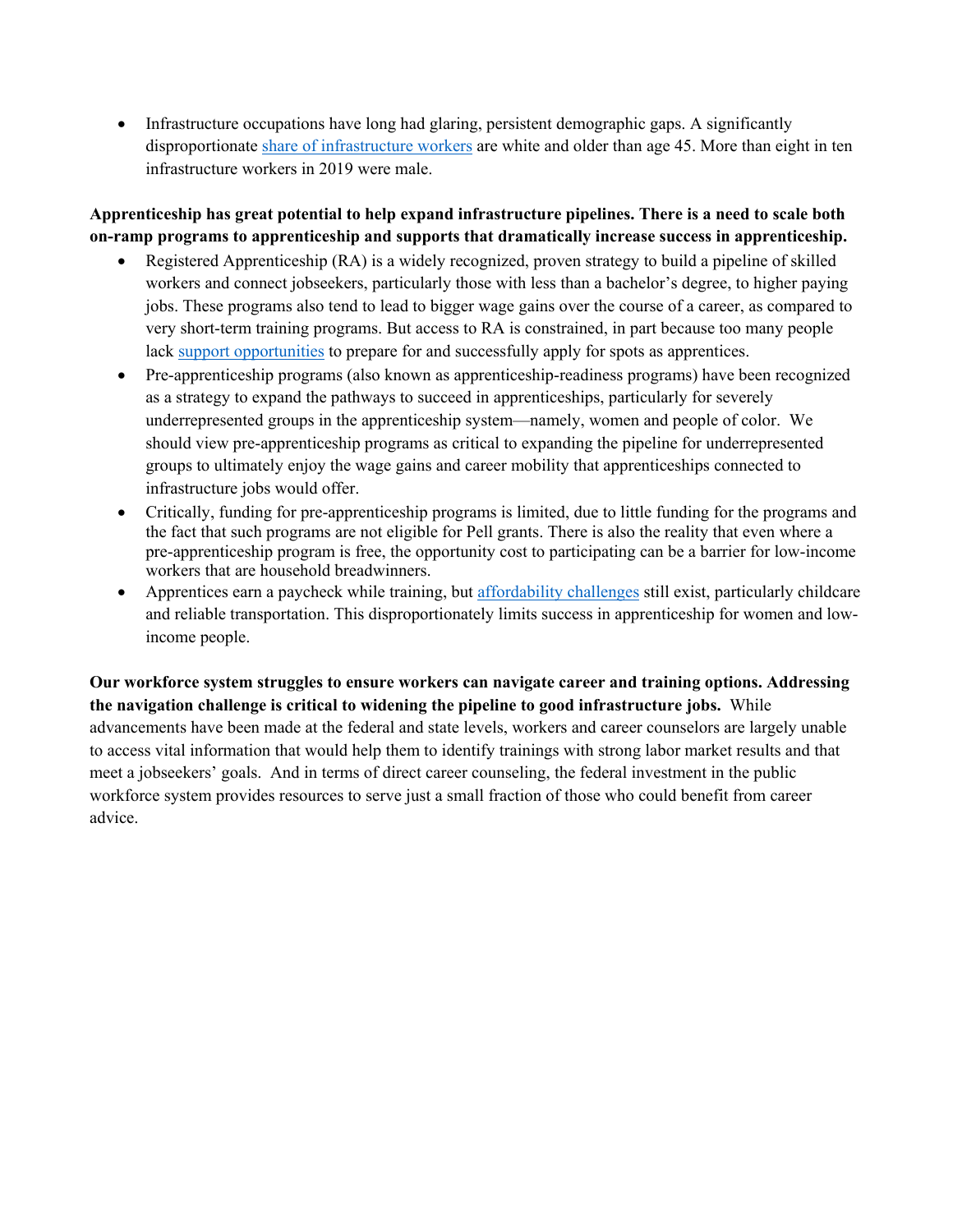## **Top Priorities for Building the Infrastructure Workforce**

With the aim of building a widely shared recovery, the Markle Foundation has identified three top objectives for reforming the education and training system that should be considered critical complements to any major infrastructure investment.

### **Goal 1: Build a sufficient supply of high-quality training programs that succeed in preparing workers for infrastructure careers.**

Federal policy should incentivize the creation of effective training opportunities to build the pipeline of skilled workers for good quality infrastructure jobs. To do this, we should support collaboration between employers, labor and community partners to create and provide high quality trainings as well as important pathways to those trainings, including pre-apprenticeships and **bridge programs** offered by worker-serving organizations. Infrastructure investments will create some short and long-term projects, but we should prioritize training programs that set people up for long-term attachment to a dynamic sector. This means developing skillsets that are foundational as well as driven by demand for skills in an occupation across a sector, not just for one project. Priority strategies to accomplish this include:

- **Provide funding to intermediary organizations to scale sector and regional collaboration in the creation of employer-connected training opportunities.** Such intermediaries could include labormanagement partnerships, community-based organizations, unions, and workforce boards. These intermediaries would receive funding from states or from national grants to work with employers in an infrastructure sector (e.g. energy, transportation or telecommunications) in a region and training providers to create effective training programs. This strategy is also useful towards scaling the availability of Registered Apprenticeships and pre-apprenticeships.
	- $\circ$  Supporting these collaborations is simultaneously a strategy to scale work by intermediary organizations (community-based organizations, labor-management partnerships, and workforce boards) that work in a sector or region to improve the quality of existing jobs and expand the adoption of practices that reduce bias in hiring.
- **Support employers and unions in providing training opportunities to new and incumbent workers when that training is connected to good quality jobs.** Help businesses and union training programs with the costs of developing training programs and paying workers while participating in trainings, when that training is connected to good quality jobs and is substantial. Additionally, we should explore programs that help offset the costs for small and medium-sized businesses of working with third-party organizations to design and deliver training. We could also support the availability of training that small and medium-sized employers create and deliver to their employees.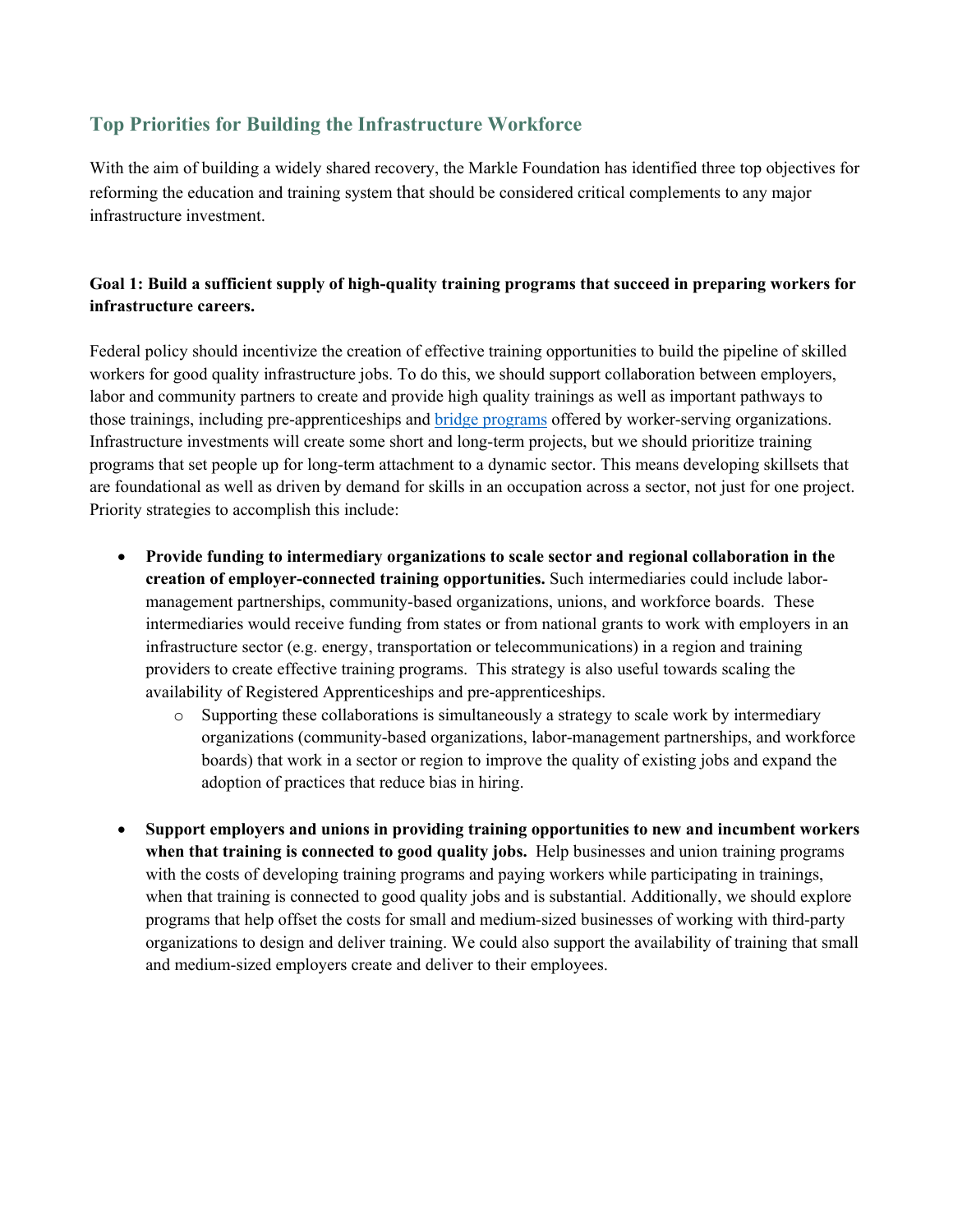### **Goal 2: Ensure access to skills development opportunities by addressing affordability and other common barriers to completing training programs.**

We need to make sure that the populations hit hardest by wage stagnation and displacement have the financial means to participate in effective trainings that lead to infrastructure careers. Priority strategies towards accomplishing this include:

• **Provide funding support to cover tuition and other common barriers to completing training programs:** A new dedicated funding system should be developed to guarantee that all low-wage and unemployed workers can pay for effective education and training programs. This funding should have greater generosity than is currently available through Pell or funding in the public workforce system for training. This would essentially be a training account given to all unemployed and low-wage workers for any program that gets people good jobs at family supporting wages.

This funding should have flexibility built in:

- o **Programs should be able to cover pre-apprenticeship and effective trainings run by community-based organizations and unions**, in addition to effective training programs offered through traditional education providers.
- o **Funding should be allowed to cover non-tuition costs***:* While tuition costs often account for the largest expense of taking a training, the cost of supportive services that are essential to participate and complete a program – such as transportation and childcare – are too often insurmountable barriers for low-income people. There is also the reality that many adult learners are household breadwinners and cannot afford to reduce work hours, reducing their household's income.

This funding should have accountability measures built in:

- o **Large funding amounts should only be available for programs that can show positive wage gains for participants:** Any new training grants should be tied to a program's record of raising the wages of its participants and helping them secure jobs. Because the support would only be eligible for effective programs, the funding could cover a larger share of costs. This component is also geared towards ensuring that recipients of the funding realize genuine economic mobility. Very short-term training programs, like digital skills training or prerequisites for more advanced training, could be eligible for assistance, without meeting the accountability criteria. This would likely be beneficial for some downstream roles created by an infrastructure investment.
- *A different route***: If not providing support directly to students for costs outside of tuition, fund supportive services at education institutions and other touch points for training:** In the contexts of either tuition-free community college or in the absence of the aforementioned new funding stream that intends to cover non-tuition costs, attention to supportive services would need to be provided in some other way. This could include providing labor-management partnerships and community-based organizations support directly to provide crucial services, like onsite childcare, expanded food pantries, public and gas subsidies, flexible emergency funding for trainee needs, among other supports.